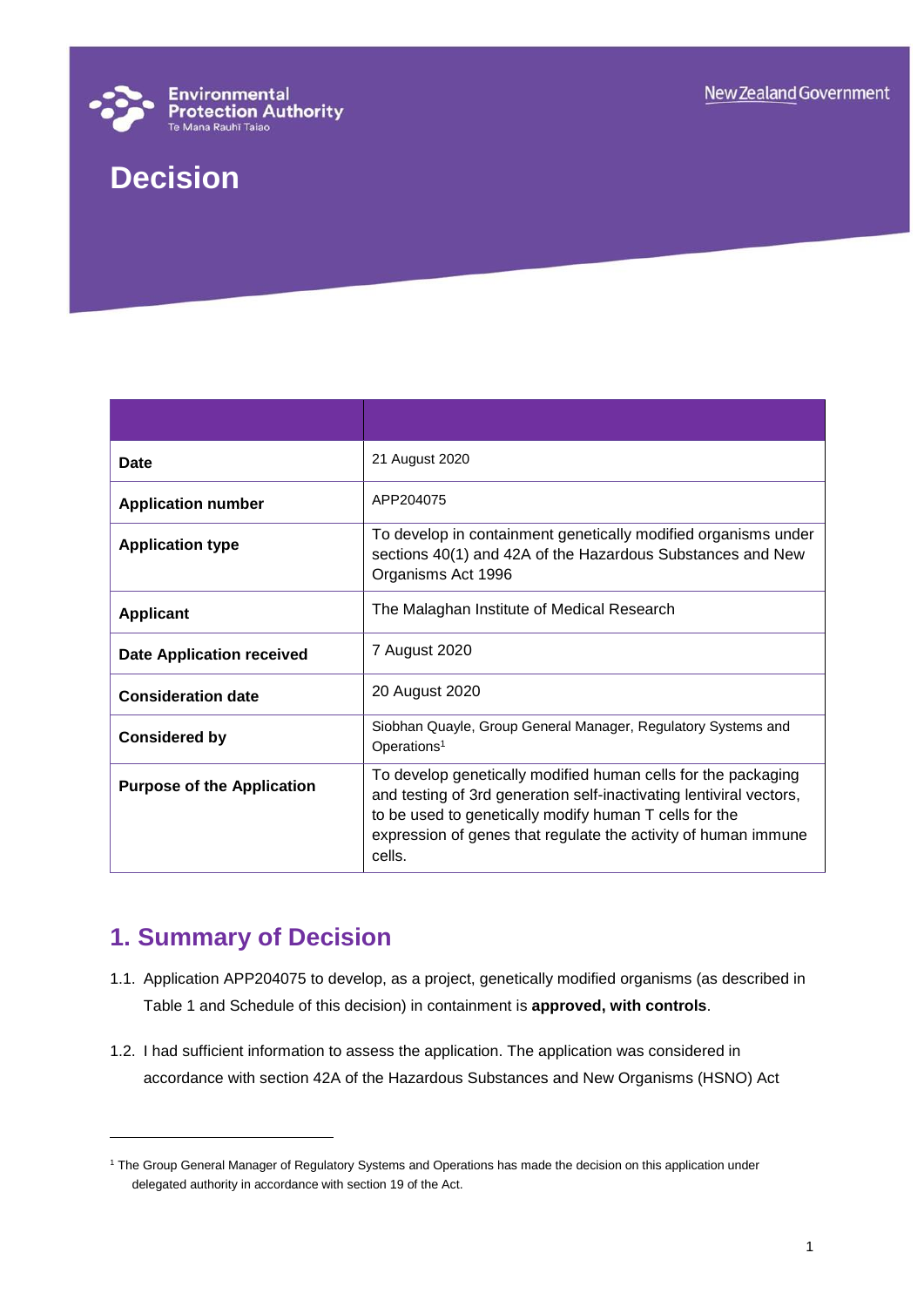1996 ("the Act"), the Hazardous Substances and New Organisms (Low-Risk Genetic Modification) Regulations 2003 ("the Regulations"), and the Hazardous Substances and New Organisms (Methodology) Order 1998 ("the Methodology").

1.3. The application was formally received on 7 August 2020.

# **2. The approved genetically modified organisms (GMOs) and the controls imposed**

#### **Purpose of the project**

- 2.1. The purpose of this application is to develop genetically modified cultured human cell lines using 3<sup>rd</sup> generation self-inactivating lentiviral vectors. The application seeks to enable the genetic modification of human lentiviral packaging cell lines, leukaemia cell lines for vector titre testing, and human primary T cells with genes encoding Chimaeric Antigen Receptors, which recognise and bind the cell surface protein CD19, and activate the receptor co-stimulatory domains, thus killing B-cell leukaemia cancer cells.
- 2.2. I determined that this application is for a valid purpose: the development of any new organism as provided for in section 39(1)(a) of the Act.

#### **Description of the organisms to be developed**

- 2.3. As per section 42A(2) of the Act, I was satisfied that the host organisms and the proposed genetic modifications conform to the requirements of:
	- o Category 1 host organisms (as per clause 7 of the Regulations), and
	- o Category B genetic modifications (as per clause 5 of the Regulations) (as described in Table 1).

|                         | Cultured cell lines of the following species:                                                                                                                              |  |
|-------------------------|----------------------------------------------------------------------------------------------------------------------------------------------------------------------------|--|
|                         | Homo sapiens L. 1758 (human).                                                                                                                                              |  |
| <b>Host organisms</b>   | Human lentiviral packaging cell lines, primary leukaemia cell lines for vector titre testing,<br>and human primary T cells with genes encoding Chimaeric Antigen Receptors |  |
| <b>Category of host</b> | These organisms are Category 1 host organisms because:                                                                                                                     |  |
| organism                | they are clearly identifiable and classifiable                                                                                                                             |  |
|                         | they are characterised to the extent that their main biological characteristics<br>are known                                                                               |  |
|                         | they are not normally able to (and do not contain infectious agents normally                                                                                               |  |
|                         | able to) cause disease in humans, animals, plants or fungi                                                                                                                 |  |
|                         | they do not normally infect, colonise or establish in humans, and                                                                                                          |  |
|                         | they do not produce desiccation-resistant structures such as spores or cysts                                                                                               |  |
|                         | that can be normally disseminated in the air.                                                                                                                              |  |

#### **Table 1: Approved organism description**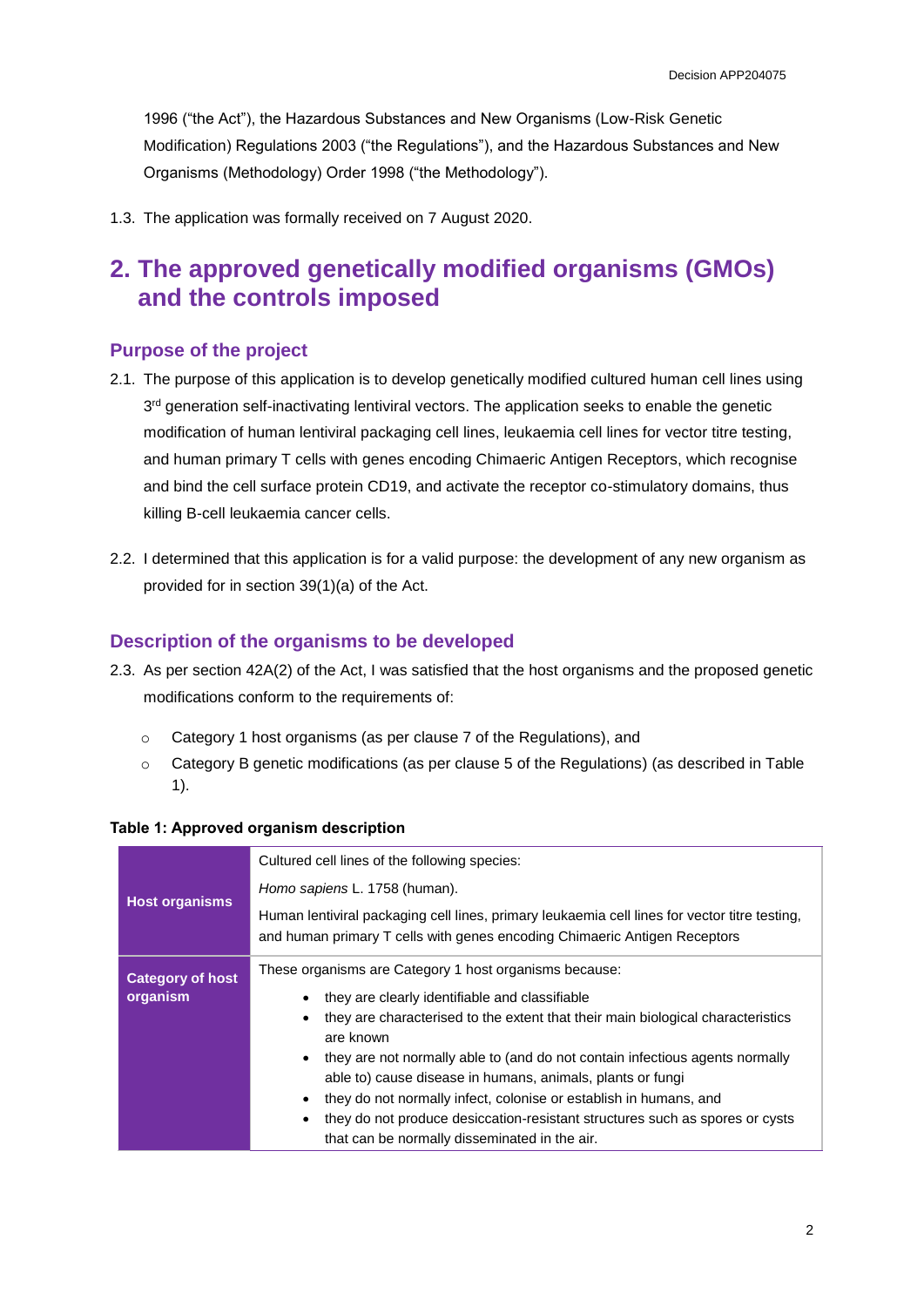| <b>Modification</b>                             | Vectors will be 3rd generation replication-defective self-inactivating lentiviral vectors and<br>consist of plasmids containing viral packaging gene constructs, envelope protein<br>constructs, and transfer vectors containing: promoters and gene regulatory elements,<br>packaging signals, secretory signals, polyadenylation signals, flanking long terminal<br>repeat sequences and origins of replication, genes for viral envelope proteins, reverse<br>transcriptase, integrase, matrix, capsid and nucleocapsid proteins, envelope proteins,<br>protease. |  |
|-------------------------------------------------|----------------------------------------------------------------------------------------------------------------------------------------------------------------------------------------------------------------------------------------------------------------------------------------------------------------------------------------------------------------------------------------------------------------------------------------------------------------------------------------------------------------------------------------------------------------------|--|
|                                                 | Donor genetic material is sourced from humans, and mammalian viruses.                                                                                                                                                                                                                                                                                                                                                                                                                                                                                                |  |
|                                                 | The modifications will consist of functional coding sequences for chimaeric antigen<br>receptors, including antibody single chain variable fragment recognising the CD19 cell<br>surface protein, transmembrane domains, and immune cell co-stimulatory domains.                                                                                                                                                                                                                                                                                                     |  |
|                                                 | The modifications will exclude:                                                                                                                                                                                                                                                                                                                                                                                                                                                                                                                                      |  |
|                                                 | Genetic material that increases the pathogenicity, virulence, or infectivity of the<br>host organism                                                                                                                                                                                                                                                                                                                                                                                                                                                                 |  |
|                                                 | Genes that encode for vertebrate toxins with an $LD_{50}$ < 100 $\mu$ g/kg, and<br>$\bullet$<br>Those that result in the GMO having a greater ability to escape from<br>$\bullet$<br>containment than the unmodified host organism.                                                                                                                                                                                                                                                                                                                                  |  |
| <b>Category of</b><br>modification              | The modifications are Category B because these modifications are carried out under a<br>minimum of PC2 containment as defined in the Regulations. They do not increase the<br>pathogenicity, virulence or infectivity of the host organism to laboratory personnel, the<br>community or the environment and do not result in the GMO having a greater ability to<br>escape from containment than the unmodified host organism.                                                                                                                                       |  |
| <b>Minimum</b><br>containment<br>level required | PC <sub>2</sub>                                                                                                                                                                                                                                                                                                                                                                                                                                                                                                                                                      |  |

2.4. I considered that this project represents a particular line of scientific inquiry and has clearly defined objectives to develop human lentiviral vector packaging cell lines from humans, with transgenes encoding Chimaeric Antigen Receptors, specified in Table 1, within a containment structure. This will allow the research described above. I determined that the organism description in this application falls within the bounds of a project for the development of GMOs. This is because it complies with the requirements of the Regulations as described above.

## **3. Rapid assessment of the adverse effects of the project**

- 3.1. As I am satisfied that the host organisms and genetic modifications meet the criteria of low risk genetic modification (as per the Regulations) and, per section 42A(2) of the Act, I have made a rapid assessment of the adverse effects of carrying out the project as follows.
- 3.2. I note that the GMOs would first need to escape from the containment facility into the environment to cause non-negligible adverse effects on the environment, public health or the market economy. However, as the GMOs will be developed within approved containment facilities which have structural requirements and operational procedures to prevent the escape of the GMOs, I consider that it would be highly improbable that the GMOs will escape from containment.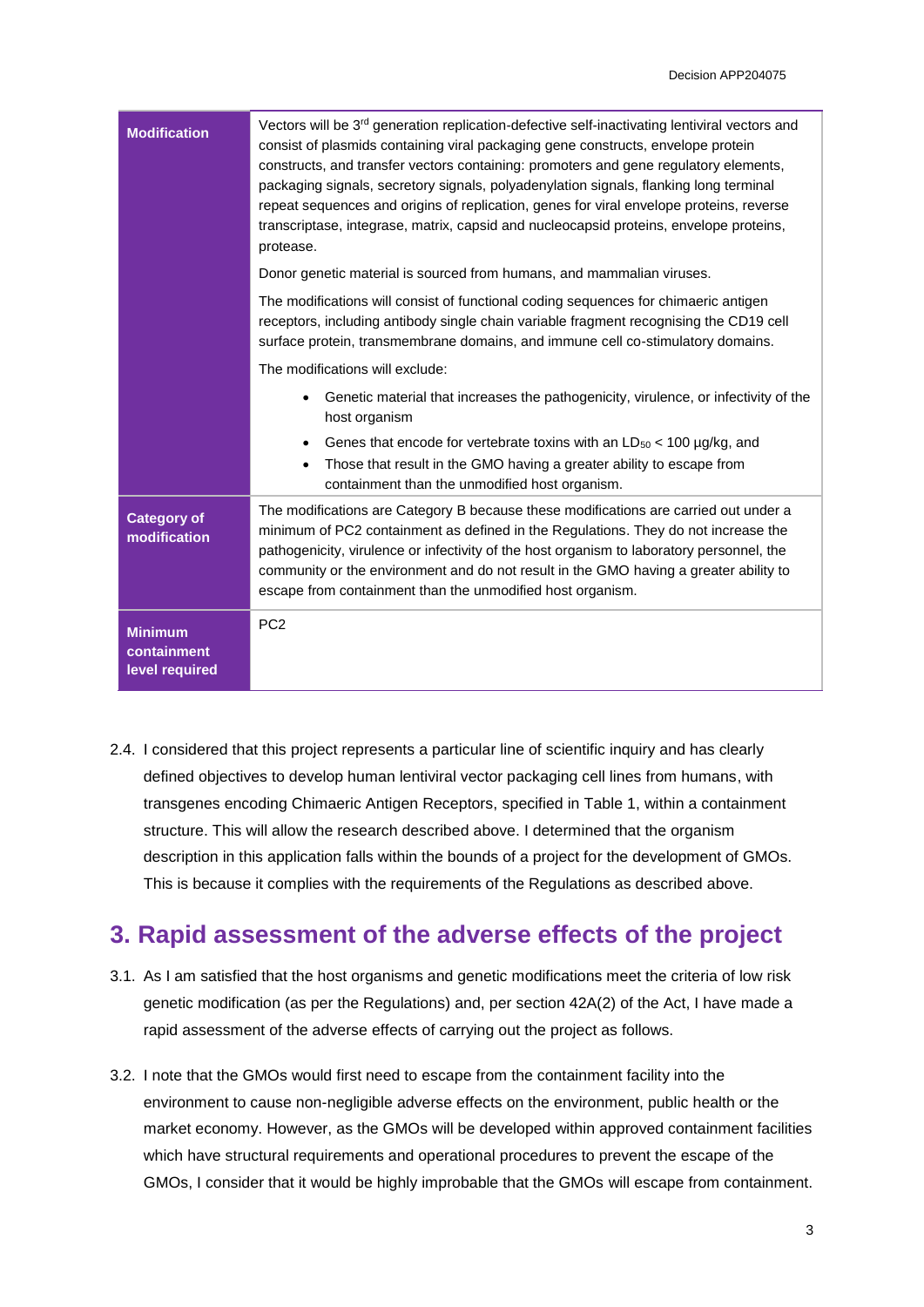Therefore I did not identify non-negligible adverse effects on the environment, public health or the market economy.

- 3.3. I did not identify non-negligible adverse effects on personnel handling the GMOs as exposure to the GMOs is voluntary and those personnel are trained to safely handle the GMOs.
- 3.4. I did not identify non-negligible adverse effects on society and community as:
	- $\circ$  the GMOs will be developed within approved containment facilities which have structural requirements and operational procedures to prevent the escape of the GMOs, and
	- $\circ$  the GMOs do not involve host organisms or genetic modifications that I consider will adversely affect society and community.
- 3.5. I did not identify non-negligible adverse effects on Māori and their culture and traditions with their ancestral lands, water, sites, waahi tapu, valued flora and fauna, and other taonga as:
	- $\circ$  the GMOs will be developed within approved containment facilities which have structural requirements and operational procedures to prevent the escape of the GMOs.

#### **4. The decision-making**

- 4.1. I had sufficient information to assess the application as submitted by the applicant.
- 4.2. As per section 42A(3) of the Act, after completing a rapid assessment of adverse effects, I have decided to approve the application and impose controls providing for each of the matters specified in Schedule 3 as I think fit.
- 4.3. The matters to be addressed by containment controls for developing GMOs are listed in Part 1 of Schedule 3 of the Act. To address these, controls must be imposed to:
	- o limit the likelihood of any accidental release of any organism or any viable material
	- o exclude unauthorised people from the facility
	- $\circ$  exclude other organisms from the facility and control undesirable and unwanted organisms within the facility
	- $\circ$  prevent the unintended release of the organisms by researchers working with the organisms
	- $\circ$  control the effects of any accidental release or escape of the organisms, and
	- $\circ$  specify inspection and monitoring requirements for the containment facilities.
- 4.4. I imposed the controls detailed in Table 2 to provide for the matters above and any other matters I considered necessary to give effect to the purpose of the Act.
- 4.5. I note that the applicant has detailed their containment regime in section 4.2 of the application. I consider that this containment regime is adequate, since the genetic modifications will be carried out at MPI-approved facilities registered to at least a PC2 standard.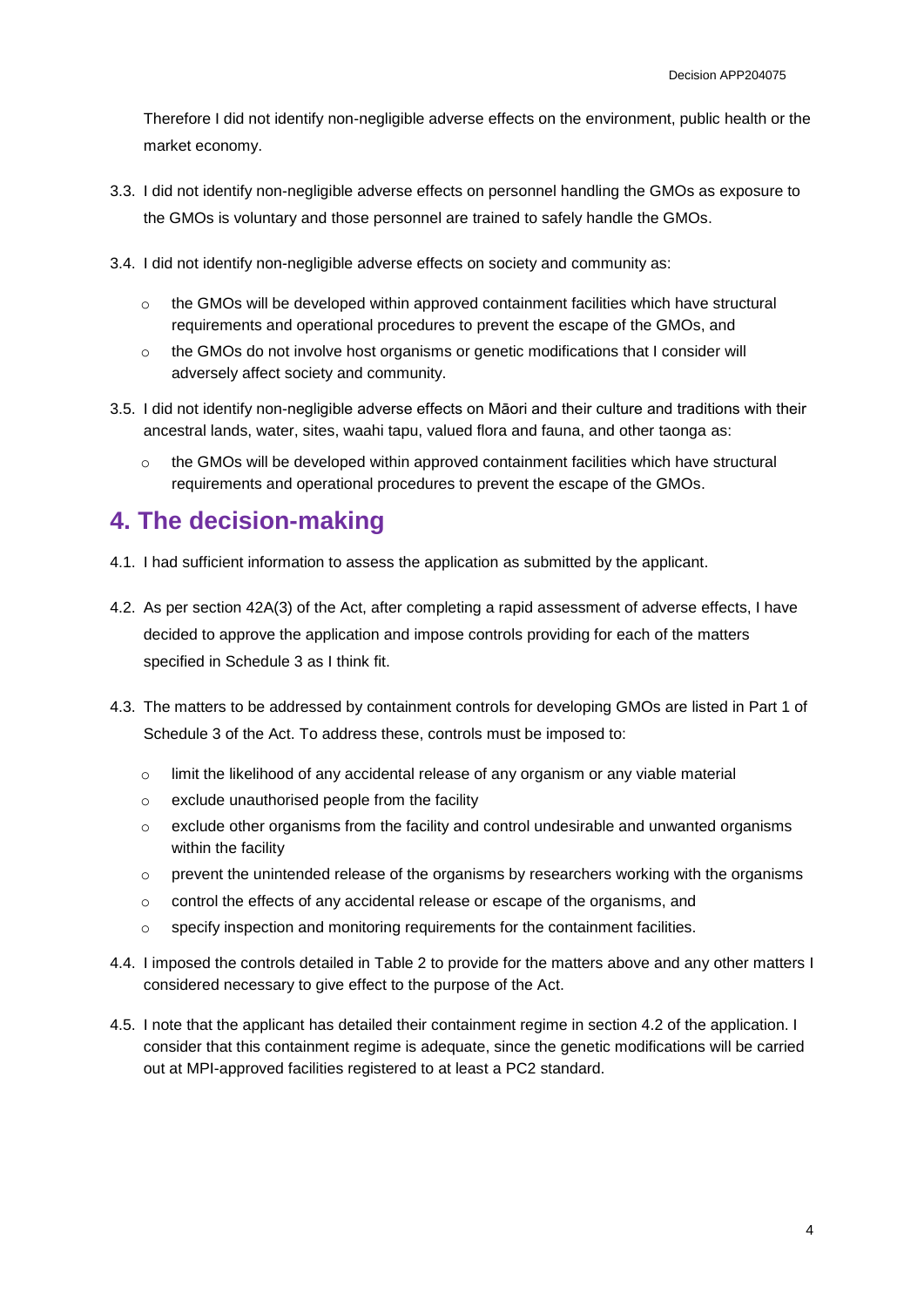#### **Table 2: Controls**

l

| The approval holder must ensure compliance with the following controls. |                                                                                                                                                                                                                                                                                                                                                                                                                                                                                                                                                                                                                                                                             |  |
|-------------------------------------------------------------------------|-----------------------------------------------------------------------------------------------------------------------------------------------------------------------------------------------------------------------------------------------------------------------------------------------------------------------------------------------------------------------------------------------------------------------------------------------------------------------------------------------------------------------------------------------------------------------------------------------------------------------------------------------------------------------------|--|
| 1)                                                                      | This approval is limited to the development of the GMOs described in Table 1 and the<br>Schedule ("approved organisms") to undertake genetic modification of cell lines from<br>humans to enable the packaging of 3 <sup>rd</sup> generation self-inactivating lentiviral vectors and<br>the creation of Chimaeric Antigen Receptor T cells.                                                                                                                                                                                                                                                                                                                                |  |
| 2)                                                                      | The approved organisms must not escape containment.                                                                                                                                                                                                                                                                                                                                                                                                                                                                                                                                                                                                                         |  |
| 3)                                                                      | The approved organisms must be developed within a containment facility that complies<br>with:<br>The MAF/ERMA New Zealand Standard: Facilities for Microorganisms and Cell<br>Cultures <sup>2</sup> : 2007a<br>The Australian/New Zealand Standard AS/NZS 2243.3:2002 Safety in laboratories:<br>$\bullet$<br>Part 3: Microbiological aspects and containment facilities <sup>3</sup> , and<br>Physical Containment level 2 (PC2) requirements of the above Standards (at<br>$\bullet$<br>minimum) for developments involving the efficient disruption of specific endogenous<br>genes or the precise modification of endogenous sequences in cultured human cell<br>lines. |  |
| 4)                                                                      | The approval holder must ensure that within 24 hours of the discovery of any breach of<br>containment (includes the escape of an organism(s) or a failure in the structural integrity of<br>physical containment), the Ministry for Primary Industries biosecurity inspector responsible<br>for supervision of the facility, has received notification (written or verbal) <sup>4</sup> of the breach and<br>the details of any remedial action taken.                                                                                                                                                                                                                      |  |

- 4.6. The applicant is not, in this instance, required to provide progress reports as this application does not raise any novel issues.
- 4.7. I have not imposed an expiry date on this approval.

<sup>&</sup>lt;sup>2</sup> Any reference to MAF/ERMA New Zealand or AS/NZS Standards in these controls also refers to any subsequent version approved or endorsed by the EPA.

<sup>&</sup>lt;sup>3</sup> Any reference to MAF/ERMA New Zealand or AS/NZS Standards in these controls also refers to any subsequent version approved or endorsed by the EPA.

<sup>4</sup> The biosecurity inspector's contact details can be found in the facility containment manual.